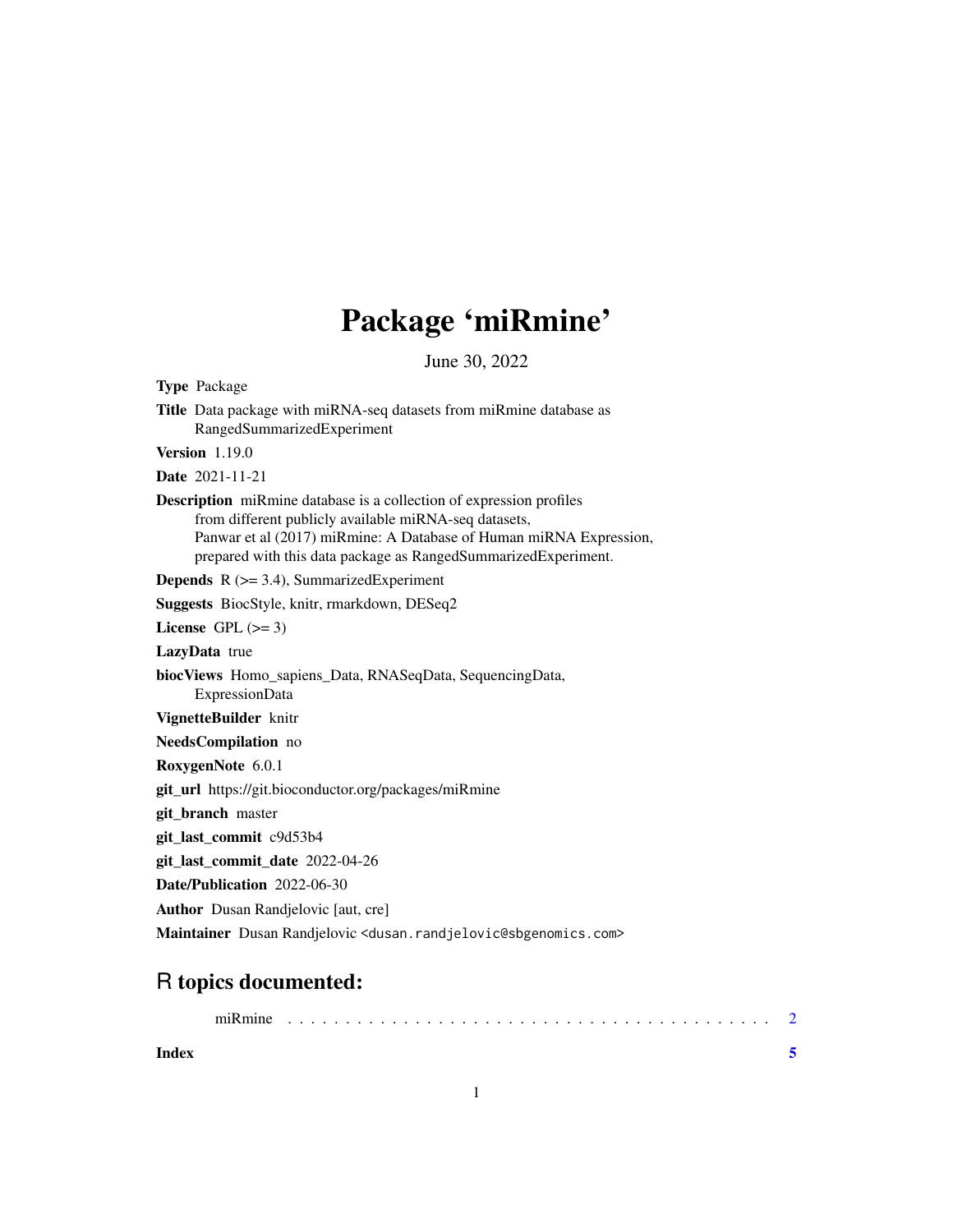<span id="page-1-0"></span>

#### Description

miRmine dataset, from Panwar et al (2017) miRmine: A Database of Human miRNA Expression

#### Usage

data("miRmine")

#### Format

miRmine A [RangedSummarizedExperiment](#page-0-0) object.

For all the details on how this dataset was produced, see examples.

#### Source

Panwar et al (2017) miRmine: A Database of Human miRNA Expression

#### Examples

```
## Not run:
library(GenomicRanges)
library(rtracklayer)
library(SummarizedExperiment)
library(Biostrings)
ext.data <- system.file("extdata", package = "miRmine")
hsa.gff3.file = file.path(ext.data, "hsa.gff3")
mature.fa.file = file.path(ext.data, "mature.fa")
miRmine.info.file = file.path(ext.data, "miRmine-info.txt")
miRmine.tissues.file = file.path(ext.data, "miRmine-tissues.csv")
miRmine.cell.lines.file = file.path(ext.data, "miRmine-cell-lines.csv")
gffRangedData.all <- import.gff3(hsa.gff3.file, genome="GRCh38")
gffRangedData.all$source = "miRBase v21"
gffRangedData.all$UniqueName = gffRangedData.all$Name
for (id in seq_along(as.character(gffRangedData.all$ID))){
   name = gffRangedData.all[id, ]$Name
    derives_from = gffRangedData.all[id, ]$Derives_from
    if (!is.na(derives_from)){
        precursor =
            gffRangedData.all[gffRangedData.all$ID == derives_from, ]$Name
        gffRangedData.all[id, ]$UniqueName = paste(name, precursor, sep=".")
    }
}
gff = gffRangedData.all[gffRangedData.all$type == "miRNA"]
gff = sort(gff, by=~UniqueName)
```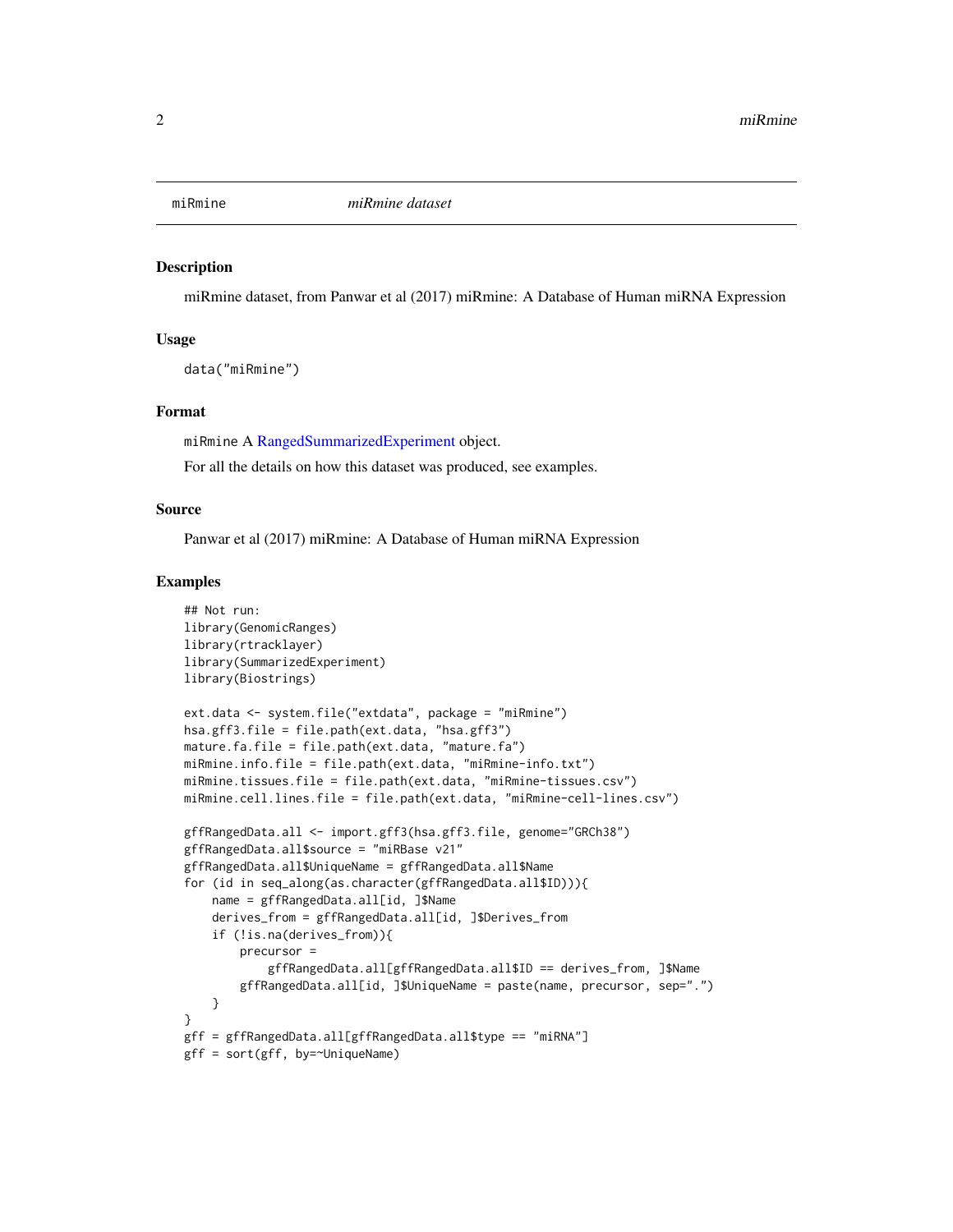#### miRmine 3

```
tiss = read.csv(miRmine.tissues.file)
tiss$UniqueName =
   paste(tiss$Mature.miRNA.ID, tiss$Precursor.miRNA.ID, sep=".")
tiss = tiss[base::order(tiss$UniqueName), ]
diff.names = setdiff(tiss$UniqueName, gff$UniqueName) # 7 rows differ
cellines = read.csv(miRmine.cell.lines.file)
cellines$UniqueName =
    paste(cellines$Mature.miRNA.ID, cellines$Precursor.miRNA.ID, sep=".")
cellines = cellines[base::order(cellines$UniqueName), ]
setdiff(cellines$UniqueName, gff$UniqueName) # same 7 rows differ
tissue.mirnas.freq = base::sort(table(tiss$UniqueName))
gff.mirnas.freq = base::sort(table(gff$UniqueName))
setdiff(tissue.mirnas.freq, gff.mirnas.freq) # additional 2 rows duplicated
tissue.mirnas.freq[tissue.mirnas.freq > 1] # shows which rows are different
base::rownames(
    tiss[(tiss$UniqueName %in%
       c('hsa-miR-3142.hsa-mir-3142','hsa-miR-4487.hsa-mir-4487')),])
tiss = tiss[-c(624, 1213),]tiss = tiss[!(tiss$UniqueName %in% diff.names), ]
cellines = cellines[-c(624, 1213),]cellines = cellines[!(cellines$UniqueName %in% diff.names), ]
mirnas.unique.names = tiss$UniqueName
tiss.counts =
   tiss[, -which(names(tiss) %in%
       c("UniqueName", "Mature.miRNA.ID", "Precursor.miRNA.ID"))]
cellines.counts =
    cellines[, -which(names(cellines) %in%
       c("UniqueName", "Mature.miRNA.ID", "Precursor.miRNA.ID"))]
expression = as.matrix(cbind(tiss.counts, cellines.counts))
rownames(expression) = mirnas.unique.names
# add mirna sequences
library(Rsamtools)
fasta = FaFile(mature.fa.file)
mirna.string.set = scanFa(fasta)
newnames = strsplit(names(mirna.string.set), " ")
newnames = unlist(newnames)[ c(TRUE, rep(FALSE, 4)) ]
names(mirna.string.set) = newnames
dna.strings = list()for (id in seq_along(gff)){
   name = gff[id, ]$Name
   unique_name = gff[id, ]$UniqueName
    dna.strings[[unique_name]] = mirna.string.set[[name]]
}
```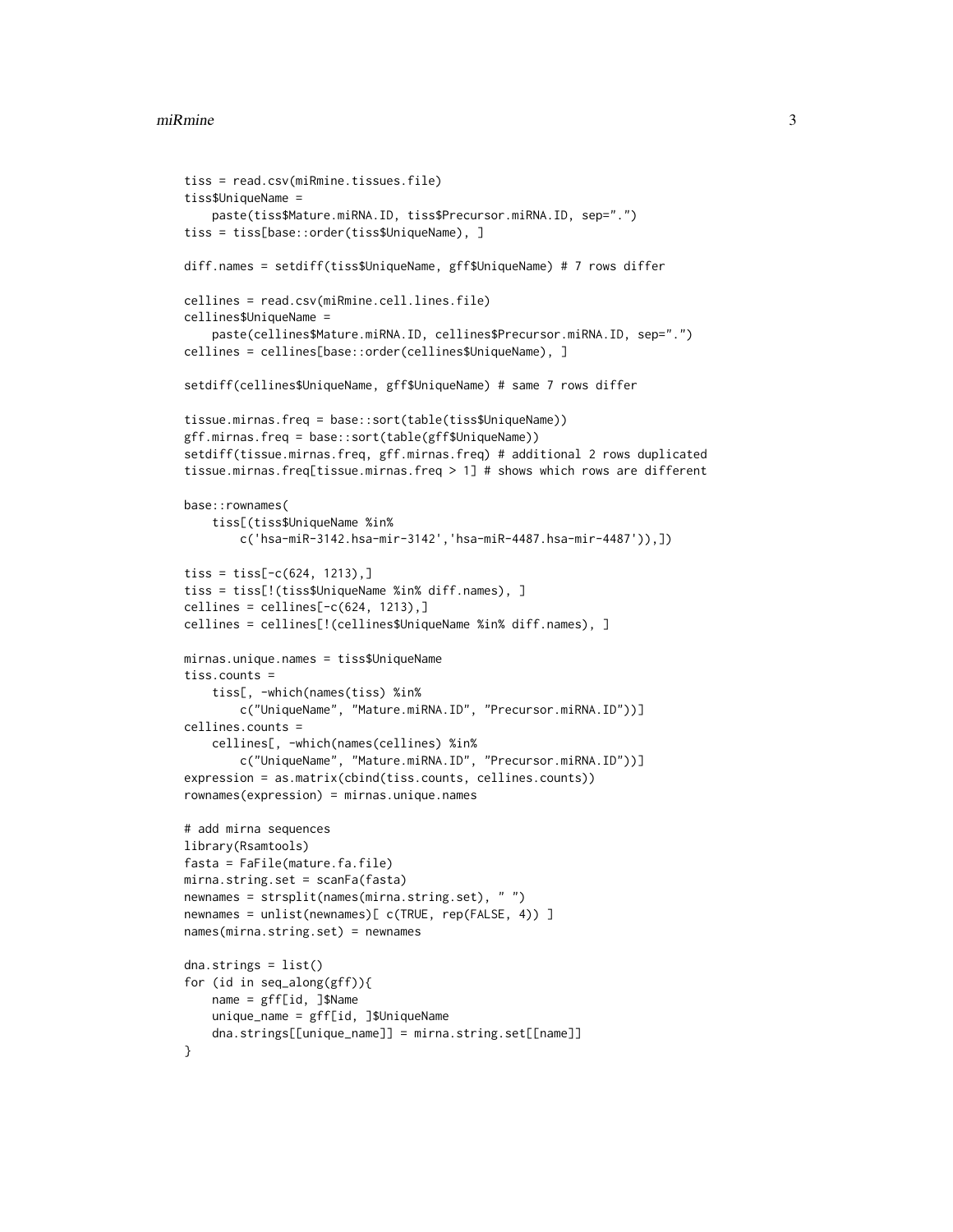#### 4 miRmine

```
gff$mirna_seq = dna.strings
# construct RSE
meta = read.csv(miRmine.info.file, sep="\t")
miRmine =
   SummarizedExperiment(
       assays=SimpleList(counts=expression),
       rowData=NULL,
       rowRanges=gff,
       colData=meta
    \lambda## End(Not run)
```